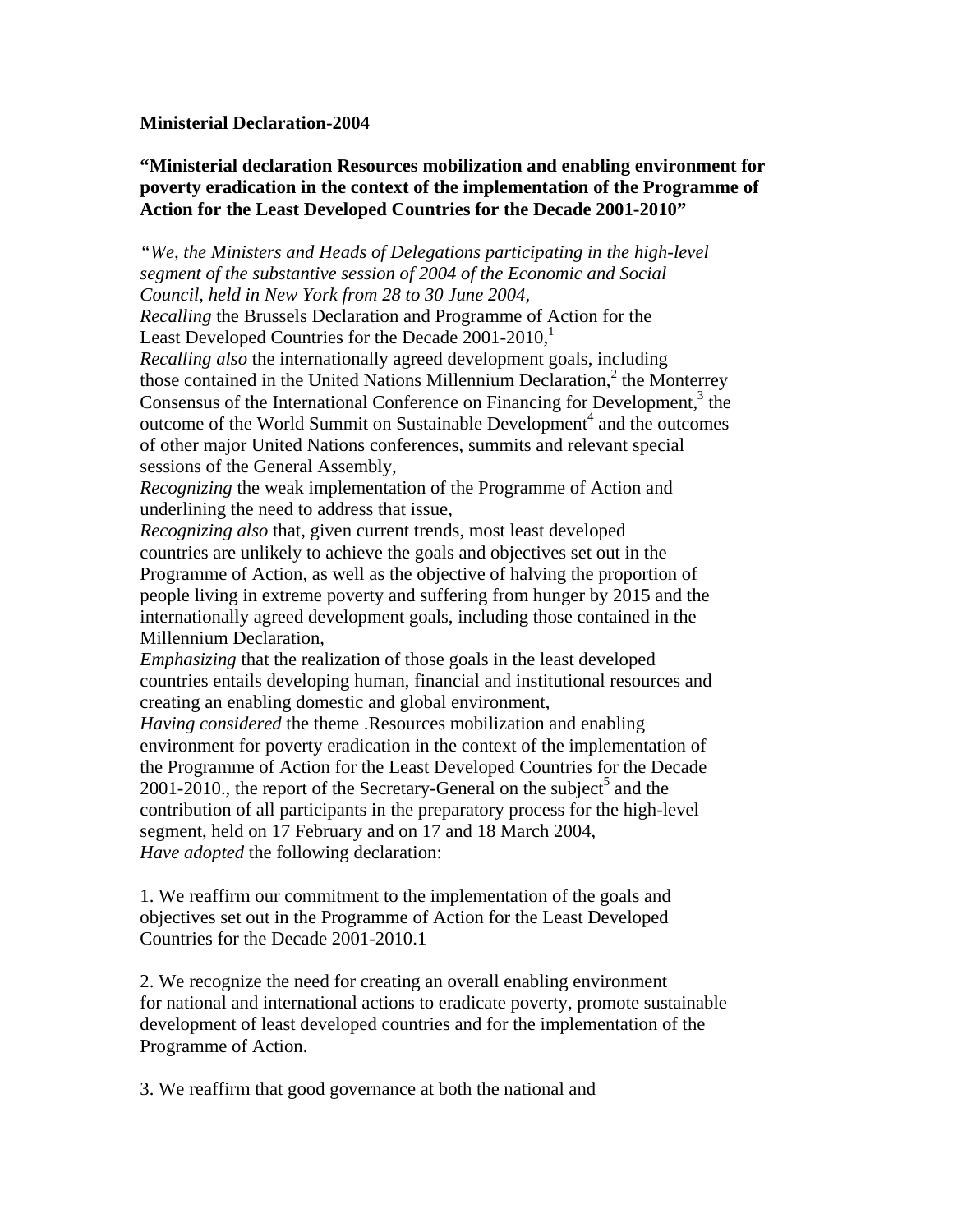international levels is essential for the implementation of the commitments embodied in the Programme of Action. In that regard, as well as in the context of development efforts in general, we emphasize the need for solid democratic institutions responsive to the needs of the people and the need to improve the efficiency, transparency and accountability of domestic administration and public spending and the rule of law, to ensure full respect for human rights, including the right to development and to eradicate corruption and build sound economic and social institutions and solid frameworks in the least developed countries for generating resources. Such frameworks should be geared to enhancing the mobilization of domestic resources, the flow of financial resources to developing physical infrastructure and the promotion of human resources development, with particular emphasis on equity and gender equality.

4. We emphasize, as part of the enabling environment, the significance, inter alia, of food security, fighting the HIV/AIDS pandemic, malaria and tuberculosis, improving access to health care, education and other social services, in particular for women, the poor and other vulnerable groups, and protecting the environment.

5. We recognize that the primary responsibility for development in the least developed countries rests with those countries themselves. But their efforts need to be given concrete and substantial international support from Governments and international organizations in a spirit of shared responsibility through genuine partnerships, including partnerships with civil society and the private sector.

6. To that end, we urge each least developed country, with the support of their development partners, to continue the implementation of the actions contained in the Programme of Action by translating them into specific measures, within their national development frameworks and poverty eradication strategies, in particular poverty reduction strategy papers, where they exist, and with the continued involvement of civil society, including the private sector, on the basis of a broad-based inclusive dialogue.

7. We encourage least developed countries, with the support of their development partners, to improve the enabling environment for the private sector, including for micro, small and medium-sized enterprises, which can play a crucial role in poverty reduction by contributing to economic growth and employment. That should involve creating a favourable business environment, promoting the efficiency of markets and developing financial sectors that include the needs of all people, in particular those living in poverty, within an effective and transparent regulatory and legal system.

8. We recall the importance of the agricultural sector in the least developed countries and, recognizing the importance of greater security of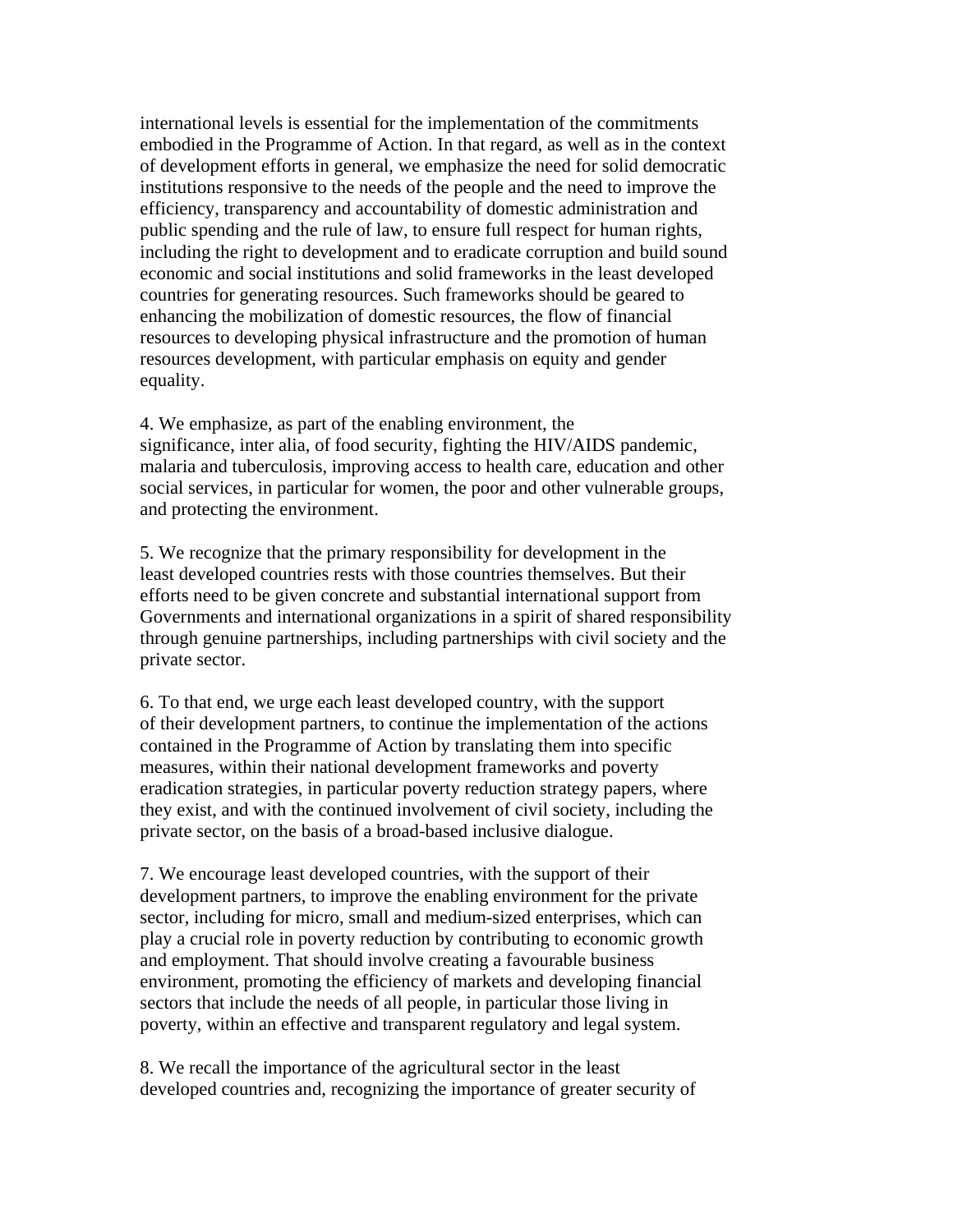land tenure and land ownership for resource mobilization and environmental stewardship, particularly for women, we urge the least developed countries to promote the creation of formal property systems, including access to land and natural resources, based on sound land-use plans for the poor and the landless. We call for continued measures to build sustainable productive capacities, in particular in rural areas, and to improve access to, and the transfer of, pro-poor advanced technologies in the field of agriculture, including biotechnologies. We urge efforts to enhance the value added of agricultural commodities in the least developed countries that depend on those products.

9. We emphasize the need to promote an inclusive financial sector in the least developed countries and access to financial services, such as banking, credit and savings, especially microfinance/microcredit, in particular to those at lower income levels, in order to reduce the domestic savings-investment gap and to promote economic growth.

10. We recognize the importance of workers' remittances in mobilizing resources for development in the least developed countries, and in that regard we encourage all Governments to remove obstacles that might prevent the safe, unrestricted and expeditious transfer of earnings, assets and pensions of migrant workers from least developed countries to their country of origin or to any other countries, in conformity with applicable legislation, and to consider, as appropriate, measures to solve other problems that might impede such transfers, and in that regard, we take note of the action plan of the Group of Eight entitled .Applying the power of entrepreneurship to the eradication of poverty..

11. We reaffirm that official development assistance (ODA) has a critical role to play in support of the implementation of the Programme of Action. We commend those countries that have reached the target of contributing 0.20 per cent of their gross national product (GNP) to the least developed countries and encourage them to maintain that trend. We commend also those countries that have reached the target of contributing 0.15 per cent to the least developed countries and encourage them to undertake to reach the target of 0.20 per cent expeditiously. We urge developed countries that have not done so to make concrete efforts towards reaching the target of contributing 0.15 to 0.20 per cent of their GNP to the least developed countries, as reaffirmed at the Third United Nations Conference on the Least Developed Countries. In that context, we note the report of the Secretary-General on resources mobilization for least developed countries5 and encourage the least developed countries to build on progress achieved in ensuring that ODA is used effectively to help achieve development goals and targets. We encourage development partners of the least developed countries to harmonize their procedures and to help the Governments of those countries to strengthen their administrative capacity.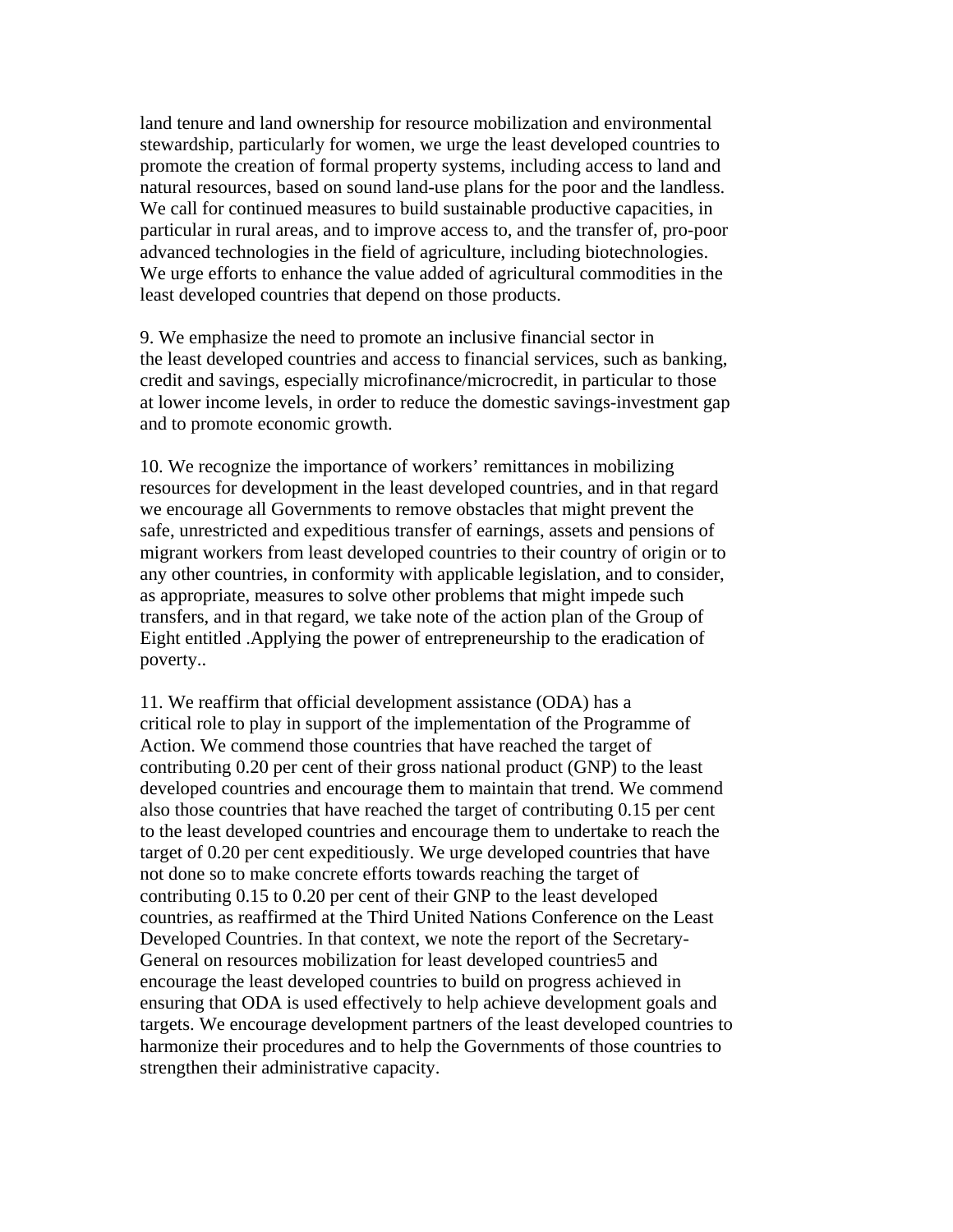12. We recognize that the serious debt problems of the least developed countries necessitate a comprehensive solution, including the full, speedy and effective implementation of the enhanced Heavily Indebted Poor Countries Initiative and other debt-relief measures as well as measures to address the structural causes of indebtedness and the provision of ODA, with a view to ensuring that those countries do not fall back into arrears. The full implementation of those actions is crucial. Actions taken by multilateral and bilateral creditors to provide faster, deeper and broader debt relief for heavily indebted poor countries are useful steps towards solving serious debt problems. The steps taken by the donor community, particularly by members of the Paris Club and other bilateral creditors, to address external debt problems, including the establishment of a moratorium on debt-service payments by the least developed countries, are welcome. Least developed countries in arrears will aim to maximize benefits from debt relief by creating conducive national frameworks, including fiscal reforms, budgetary frameworks, sectoral adjustments, contributing to poverty eradication and faster economic growth, export growth, increased investment, enhanced productive capacities, employment and productivity, savings and international competitiveness. Efforts should be continued through transparent procedures to monitor and review debt sustainability of the least developed countries on the basis of appropriate and objective criteria.

13. We emphasize that trade is essential for the least developed countries in order for them to generate the resources to finance their growth and development and to complement ODA and private capital flows. In that regard, we welcome market access initiatives in favour of the least developed countries and urge their development partners to improve preferential market access for them by working towards the objective of duty-free and quota-free market access for all their products. We also welcome the growth in trade among and between the least developed countries and other developing countries, and in that context we call for further improved market access for products of export interest to the least developed countries. We call upon all members of the World Trade Organization to continue efforts towards a successful conclusion of multilateral trade negotiations under the Doha work programme, including the agriculture negotiations, aimed at substantial improvements in market access, reductions, with a view to phasing out, of all forms of export subsidies and substantial reductions in trade-distorting domestic support, as well as negotiations to reduce or, as appropriate, eliminate tariffs on non-agricultural products, which should provide substantial gains to the least developed countries. We also urge all countries to assist the capacity of the least developed countries to trade and to integrate trade in their national development policies, with a view to facilitating effective negotiations and informed participation in the multilateral trading system in order for these countries to reap maximum benefits from it.

14. We underline the importance of foreign direct investment as an